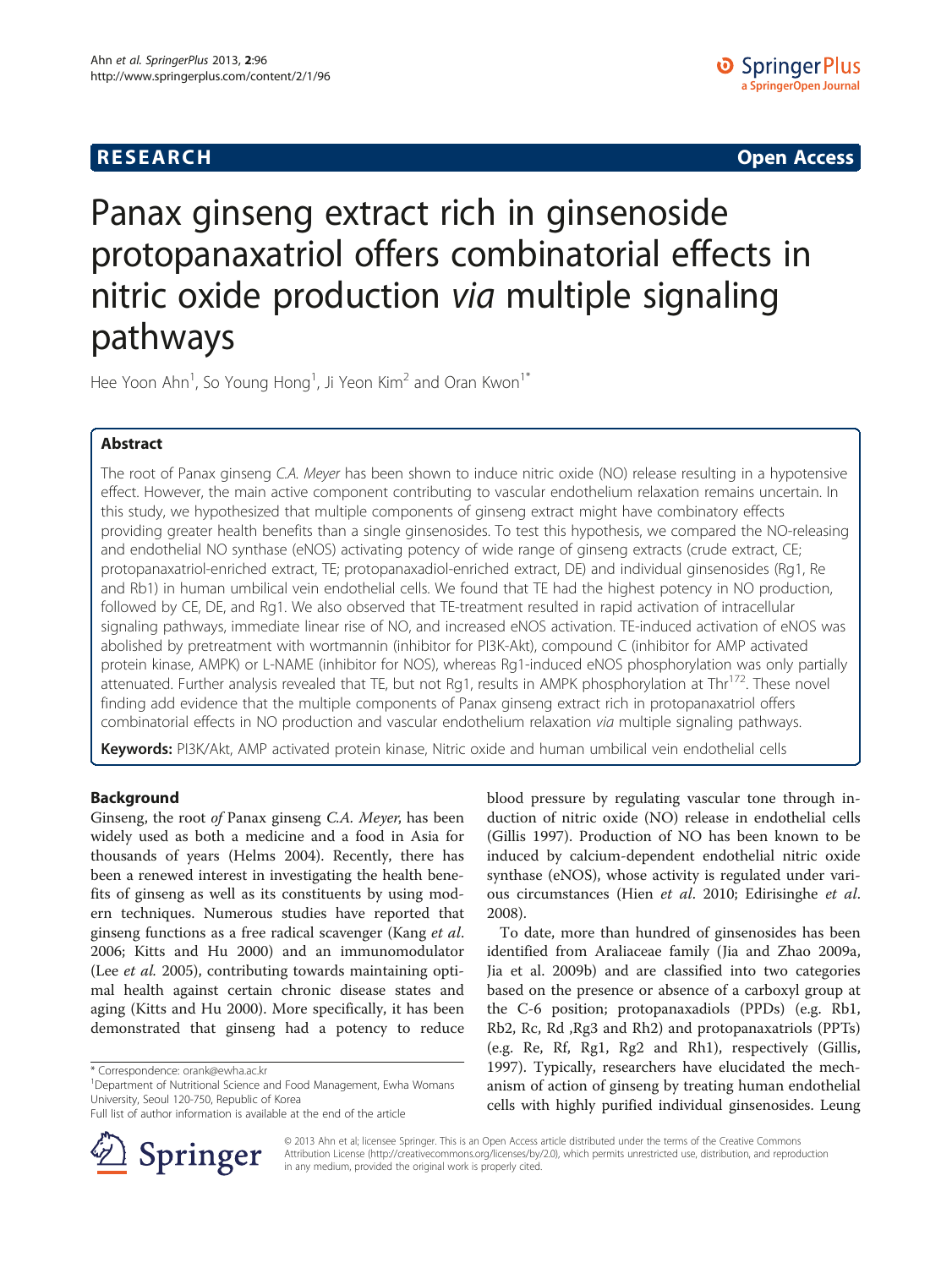<span id="page-1-0"></span>et al. (Leung et al. [2007a](#page-6-0), [b\)](#page-6-0) found that Rg1 and Re act as functional ligands for the glucocorticoid receptor, leading to rapid NO production. Yu et al. (Yu et al. [2007](#page-6-0)) reported that Rb1 induces NO production via androgen receptor-mediated eNOS phosphorylation. Hien et al. (Hien et al. [2010\)](#page-5-0) investigated effects of Rg3 on endothelial NO production. Despite this large array of data for individual ginsenosides, the main active ginseng component contributing to vascular endothelium relaxation still remains uncertain.

In addition, since different ginsenosides produce differing effects, it has long been assumed that multiple components in ginseng extract can provide greater health benefits than a single ginsenoside (Kim and Kwon [2011](#page-6-0); Low [2006\)](#page-6-0). However, the combinatorial effect of multiple ginseng components in ginseng extract on NO production has not been well studied. Therefore, we investigated the study to compare ginseng extracts and individual ginsenosides for inducing NO production in human endothelial cells. To test this aim, a wide range of samples were prepared, including crude extract (CE), PPT-enriched extract (TE), PPD-enriched extract (DE) and single ginsenosides. Furthermore, to provide mechanistic explanations, we also compared the impacts of a selected extract and an equivalent amount of single ginsenoside (TE vs Rg1) on the activation of signaling pathways by using inhibitors.

## Results and discussion

## Comparison of NO producing ability

In our previous study, we demonstrated that administration of TE stimulated eNOS activation, enhanced NO production, improved vessel wall thickening, and alleviated hypertension in spontaneously hypertensive rats (Hong et al. [2012\)](#page-5-0). In this study, as part of our continuous effort to test whether the presence of multiple active ginseng components may exert combinatorial effects, we compared the NO producing ability of a wide range of samples (Figure 1).



First, comparison of the intracellular bio-imaging of NO was performed by using 4,5-diaminofluorescein diacetate (DAF-2DA). Human umbilical vein endothelial cells (HUVECs) were treated with each sample (150 μg/ mL of CE, TE, or DE contains 25.8 μM of Rg1, 31.1 μM of Re or 52 μM of Rb1, respectively.) for 10 min, fixed, and then viewed by a fluorescence microscope. Sample concentrations were determined based on our previous in vivo study (Hong et al. [2012](#page-5-0)) and bioavailability of ginsenosides (Feng et al. [2010](#page-5-0)); Rg1 and Re concentrations were equivalent to those found in TE and Rb1 concentration was equivalent to those found in DE. Membrane permeable DAF-2 DA is taken-up by the cells and hydrolyzed by cellular esterase to form the membrane-impermeable compound 4,5-diaminofluorescein (DAF-2). As shown in Figure [2](#page-2-0)A, we observed a marked increase in intracellular DAF-2 in cells treated with TE. An increase was observed in cells treated with CE, DE and Rg1. However, little DAF-2 production was detected in cells treated with Re or Rb1.

Broillet et al. (Broillet et al. [2001\)](#page-5-0) questioned whether real-time biological detection of NO concentration is really directly correlated with NO release. Therefore, to confirm our results, we measured extracellular NO release from HUVECs. Consistent with increased NO production in the cell, we detected a significant increase in DAF-2 fluorescence intensity in the extracellular media in response to  $TE > CE > DE > Rg1$  compared to the control (Figure [2B](#page-2-0)). In contrast, Re and Rb1 treatment had no significant effect on NO release from the endothelial cells. These results support our hypothesis that multiple components in ginseng extract are more potent in inducing NO production than single ginsenosides, implicating the combinatorial interactions of these compounds. However, it should be noted that TE showed greater potency than CE and DE. This might be attributed to the lower concentration of each active ginsenoside in CE or the differential effects of PPTs on the production of NO. For individual ginsenosides, Kang et al. (Kang et al. [1995](#page-6-0)) reported that Rg1 or Re treatment induced endothelium-dependent relaxation in rat aortas, whereas Rb1 or Rc treatment did not.

Ginsenosides are amphipathic in nature. Thus, they can directly interact with specific membrane proteins, triggering intracellular responses (Yue et al. [2007\)](#page-6-0) and/ or can traverse cell membranes and bind nuclear receptors primarily affecting mRNA transcription and, subse-quently, protein synthesis (Attele et al. [1999\)](#page-5-0). While transcriptional effects with subsequent modification of protein expression requires hours to days to occur (Russell *et al.* [2000\)](#page-6-0), we found that TE exposure at 150  $\mu$ g/ mL concentration led to an linear increase in NO production and a plateau after 5 min (Figure [3\)](#page-2-0), suggesting TE -induced NO production is mediated by rapid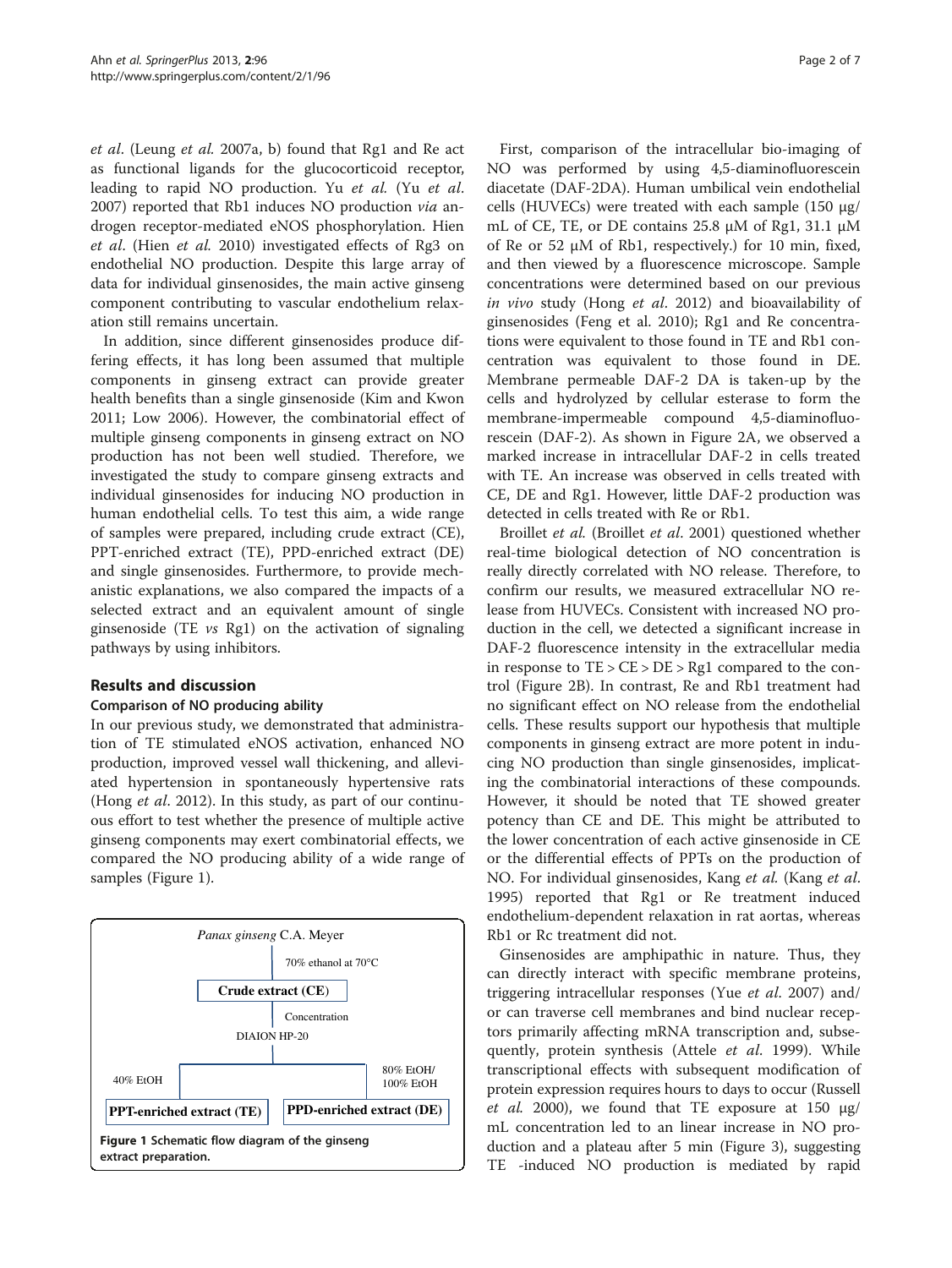<span id="page-2-0"></span>

activation of intracellular signaling pathway. It should be stressed that HUVECs (Figure 3A) and the immortalized EA.hy926 cell line (Figure 3B) showed similar patterns in NO production in response to treatment, but basal NO production is higher in EA.hy926 cells compared to primary HUVECs. Thus, EA.hy926 cells were used for the subsequent experiments.

#### Comparison of PI3K/Akt-mediated eNOS phosphorylation

What intracellular signaling pathways are required for the TE-induced increase in NO production in endothelial cells? Accumulating evidence indicates that a number of protein kinases induce activation of eNOS by phosphorylating  $\text{Ser}^{1177}$  or  $\text{Thr}^{495}$  in endothelial cells. Based on previous studies (Chen et al. [1999\)](#page-5-0), we focused on Akt- and AMP activated protein kinase (AMPK)-

mediated phosphorylation of eNOS at Ser<sup>1177</sup>. TE and the equivalent amount of Rg1 were used for all subsequent experiments in the absence or presence of wortmannin (inhibitor of Akt signaling, 10 μM), compound C (inhibitor of AMPK signaling, 10 μM), or NGnitro-L-arginine methyl ester (L-NAME) (inhibitor of NO synthase, 100 μM) in EA.hy926 cells.

Consistent with increased NO release, eNOS phosphorylation was observed in cells treated with 150 μg/mL TE or 25.8 μM Rg1 for 10 min, and this effect was more pronounced in TE-treated cells ( $p = 0.01$ ) than in Rg1-treated cells ( $p = 0.08$ ), as shown in Figure [4.](#page-3-0) It also showed that TE-induced eNOS phosphorylation was abolished by pretreatment with inhibitors for PI3K/Akt, AMPK or NO synthase (Figure [4A](#page-3-0)). In contrast, pretreatment of these inhibitors only partially attenuated Rg1-induced eNOS



three separate wells per condition.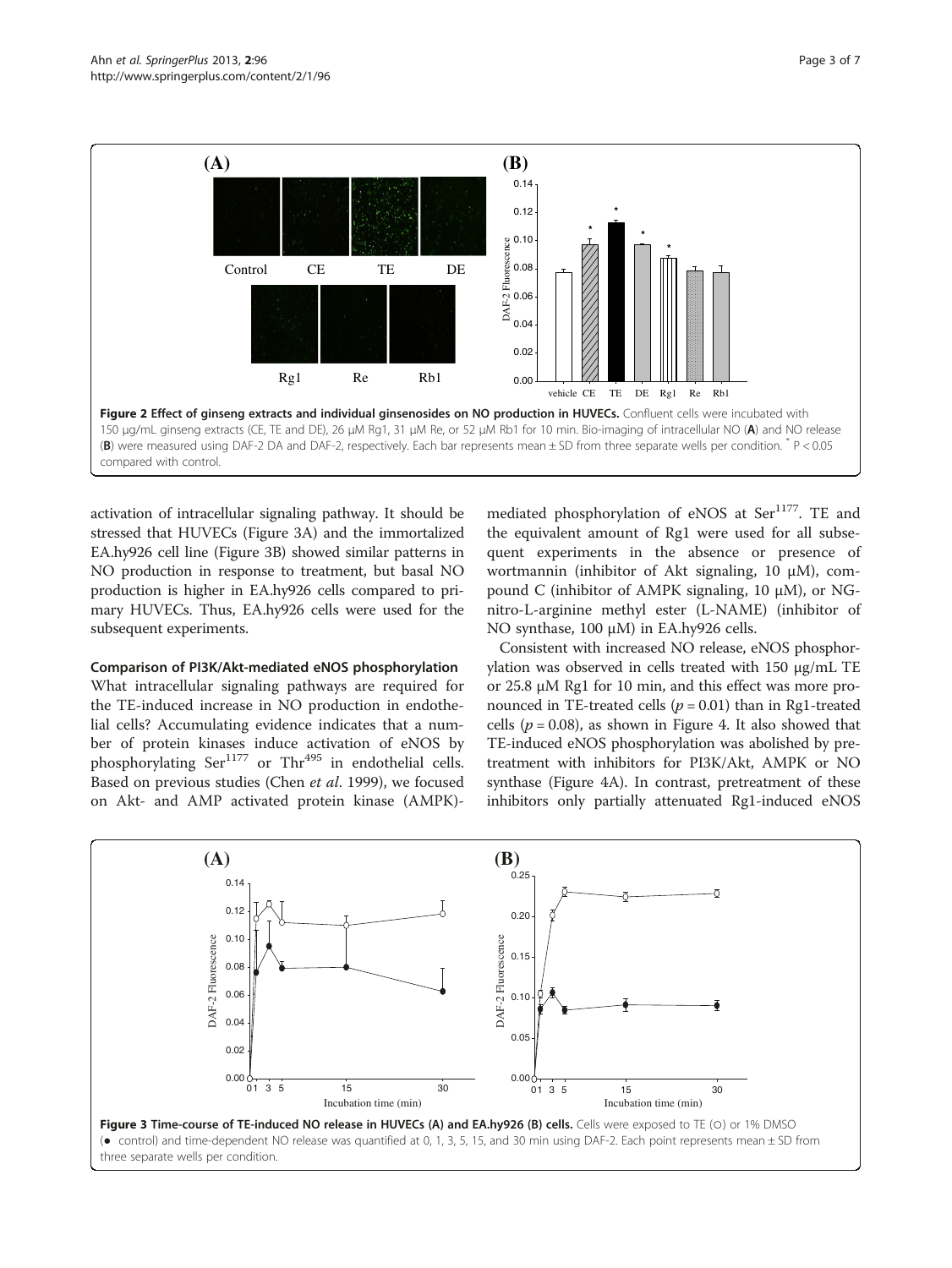<span id="page-3-0"></span>

phosphorylation (Figure 4B). One interpretation of these data is that the stronger signals induced by TE treatment is attributed to the activation of multiple signaling pathways (Attele et al. [1999\)](#page-5-0). Consistent with our results, several lines of evidence have demonstrated that Rg1 plays a role in PI3K/Akt-mediated eNOS phosphorylation leading to NO production in endothelial cells (Leung et al. [2006](#page-6-0)). In our previous work, we also demonstrated that TE activated eNOS phosphorylation via the activation of Akt in rats (Hong et al. [2012\)](#page-5-0).

## Comparison of AMPK-mediated eNOS phosphorylation

However, there is lack of information concerning the role of ginsenosides in relation to AMPK-mediated phosphorylation of eNOS. To dissect the signaling pathway required for phosphorylation of AMPK at Thr<sup>172</sup> and subsequent phosphorylation of eNOS, we treated EA. hy926 cells with TE or Rg1 in the presence or absence of various inhibitors. Figure [5](#page-4-0) showed that phosphorylation of AMPK markedly decreased below control level by pretreatment with compound C in both TE-treated ( $p = 0.02$ ) and Rg1-treated ( $p = 0.08$ ) cells, demonstrating noticeable inhibition of constitutive activation of AMPK. Interestingly, the result also revealed that there was a tendency to increase the phosphorylation of AMPK by TE treatment  $(p = 0.17)$  (Figure [5](#page-4-0)A), whereas Rg1 treatment did not affect AMPK activation (Figure [5B](#page-4-0)). As for the effect of ginsenosides on the phosphorylation of AMPK, recently,

Hien et al. [\(2010](#page-5-0)) demonstrated AMPK-dependent eNOS phosphorylation in Rg3-treated endothelial cells. They also showed that Rg3-stimulated eNOS phosphorylation was reversed by AMPK inhibition. However, no report was found in the literature regarding the effect of Rg1 on AMPK-mediated eNOS phosphorylation.

## Conclusions

Our results clearly demonstrate that TE, a PPT-enriched ginseng extract, is superior in inducing NO production, compared to CE, DE, or individual ginsenosides in human endothelial cells. The stronger ability of TE to induce NO production is likely attributed to activation of multiple signal pathways, including Akt- and AMPKmediated phosphorylation of eNOS. The novel findings of this study provide additional evidence that the diverse array of PPTs in TE likely provides better health benefits *via* combinatorial interactions to stimulate multiple signaling pathways. Importantly, the present study was conducted with the consideration of ginsenosides only, given that the NO production potency of ginseng are attributed to ginsenosides; therefore the results reported here may provide limited insight on the potency of nonginsenoside constituents of ginseng. However, the present study may serve as a strategy to find the most appropriate preparation for plant extracts to achieve the maximum health benefits and to understand their role.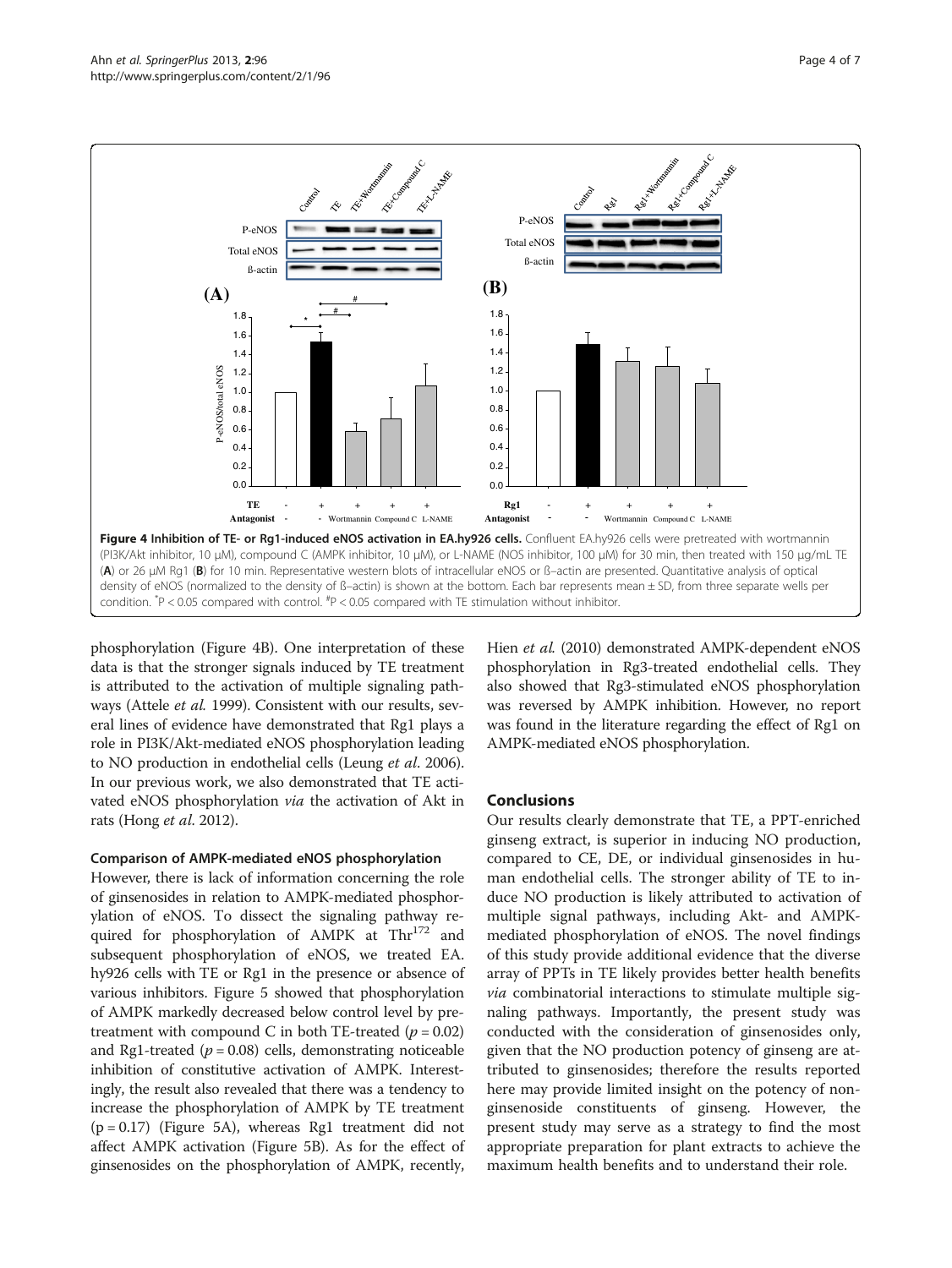<span id="page-4-0"></span>

## Methods

#### Reagents

Ginsenoside Re, Rb2, Rc, Rd, Rg1 and Rb1 were purchased from ChromaDex (Irvine, CA, USA). L-NAME (NO synthase inhibitor) and compound C (AMPK inhibitor) were purchased from Cayman Chemical (Ann Arbor, MI, USA). Wortmannin (PI3K-Akt inhibitor) was purchased from Sigma (St. Louis, MO, USA). Antibodies (eNOS, phospho-eNOS<sup>Ser 1177;</sup> AMPK, and AMPK<sup>Thr172</sup>) were purchased from Cell Signaling Technology (Beverly, MA, USA). HUVECs, the immortalized HUVEC cell line EA.hy 926 and culture medium were purchased from the American Type Culture Collection (Bethesda, MD, USA). DAF-2 and DAF-2 DA were purchased from Alexis Biochemicals (Grünberg, Germany) and Cayman Chemical, respectively.

#### Preparation of ginseng extracts

The CE, TE and DE were kindly provided by CJ Cheiljedang Corp. (Seoul, Korea). Briefly, dried ginseng (Panax ginseng C.A. Meyer) roots were cut into small pieces and refluxed in 70% ethanol. After removing ethanol, CEs were eluted on DIAION HP-20 ion exchange resin (Mitsubishi Chemical Co., Tokyo, Japan) to obtain TE and DE by 40% ethanol elution and by both 100% and 80% ethanol elution, respectively (Figure [1\)](#page-1-0). The yields were found to be 50%, 1% and 5% for CE, TE and DE, respectively. The major ginsenosides in freeze-dried extracts were quantified by comparison with standards using an Agilent 1100 HPLC system (Palo Alto, CA, USA) equipped with a reversed-phase column (Venusil XBP C18, 250 X 4.6 mm, i.d. 5 μm, Agela Technology, Newark, DE, USA) (Table 1).

## Table 1 Content of major ginsenosides in test materials

| <b>Preparations</b>       | Protopanaxatriol type |           | Protopanaxadiol type |              |             |             |
|---------------------------|-----------------------|-----------|----------------------|--------------|-------------|-------------|
|                           | $Rg1$ (mg/g)          | Re (mg/q) | $Rb1$ (mg/g)         | $Rb2$ (mg/g) | $Rc$ (mg/g) | $Rd$ (mg/g) |
| Crude extract (CE)        | 5.9                   | 18.2      | 25                   | 13.5         | 27.3        | 9.6         |
| PPT-enriched extract (TE) | 136.7                 | 325.6     | 63.1                 | 29.2         | 73.2        | 11.5        |
| PPD-enriched extract (DE) | 14.1                  | 26.9      | 229.9                | 132.2        | 261.2       | 81.3        |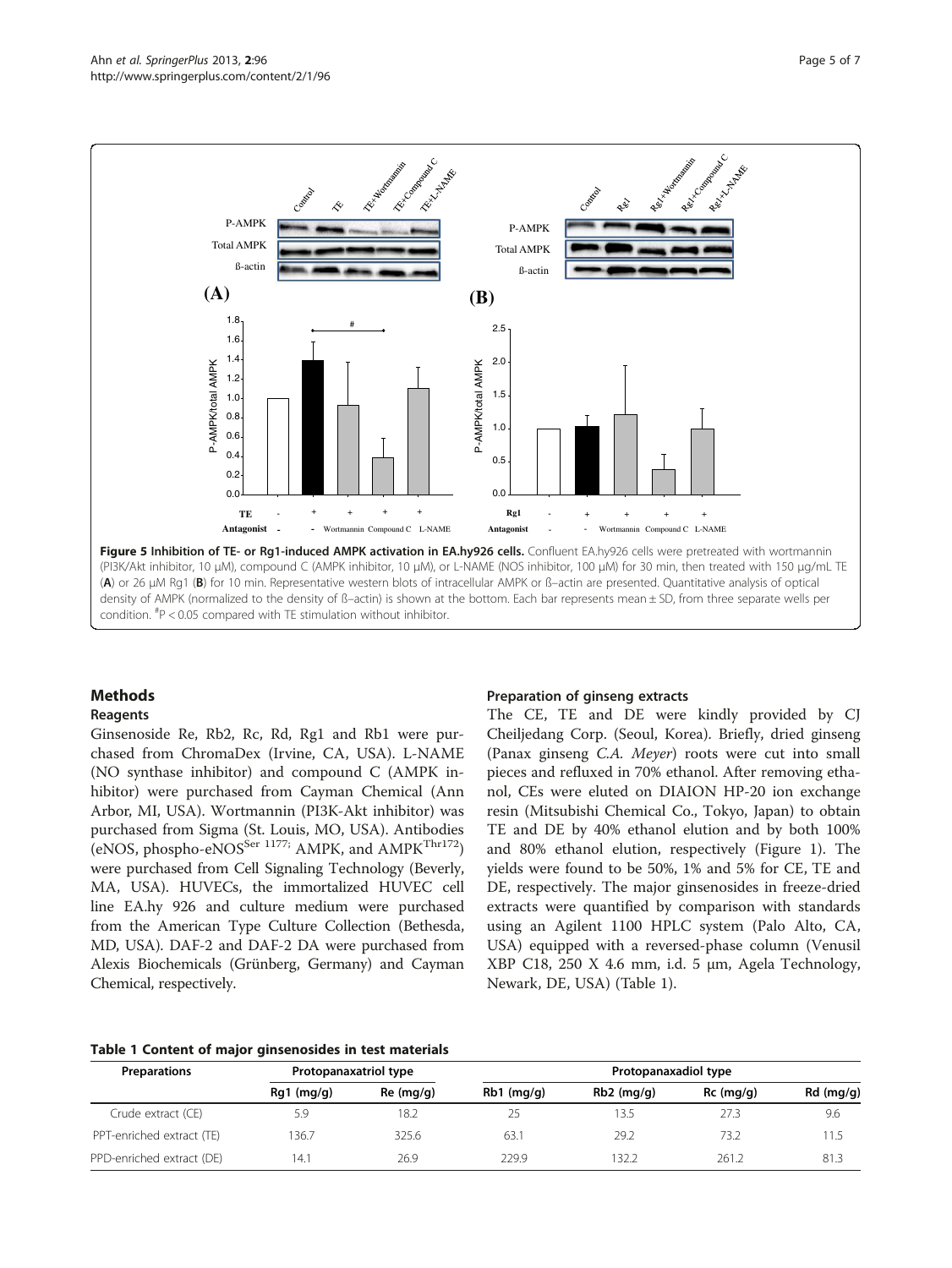### <span id="page-5-0"></span>Cell culture and treatments

For NO production assay, confluent cells in 12-well plates were serum-starved overnight and treated with the respective samples in  $Ca^{+2}$ -containing phosphate buffered saline for 10 min at 37°C. For inhibitor assays, confluent cells in 100 mm dishes were serum-starved overnight, pretreated with different inhibitors (L-NAME, 100 μM; wortmannin, 10 μM; compound C, 10 μM) for 30 min, and then treated with TE or Rg1 for 10 min. Ginseng extracts and ginsenosides were prepared fresh by diluting a 100-fold concentrated stock solution prepared in dimethyl sulfoxide.

## Measurement of intracellular and extracellular NO production

For intracellular NO production, confluent cells were pre-incubated with 5 μM DAF-2 DA for 30 min at 37°C in darkness, rinsed with fresh suspension buffer to remove excess fluorophore, and treated with the respective samples for 10 min. The cells were fixed in 2% paraformaldehyde and green fluorescence zimages obtained using a fluorescent microscope (Nikon ECLIPSE TS 100, Nikon, Tokyo, Japan) at 495 nm excitation and 515 nm emission wavelength (Kojima et al. [1998](#page-6-0)). For extracellular NO release, DAF-2 (1 μM) was added in assay medium for 5 min at 37°C in darkness after treatment with respective samples. Aliquots of the solutions were sampled and fluorescence was measured using a Thermo Scientific Fluorometer (Barrington, IL, USA) at 495 nm excitation and 515 nm emission wavelength (Leikert et al. [2001\)](#page-6-0).

## Western blot analysis

Cells were stimulated with respective samples for 10 min and then lysed in lysis buffer. Equal quantities of protein were resolved by SDS-polyacrylamide gel electrophoresis and transferred onto polyvinylidene difluoride membranes (Bio-Rad, Hercules, CA, USA). The proteins were probed with the indicated primary antibodies, and then incubated either goat anti-rabbit or goat anti-mouse secondary antibody. Bands were visualized using the West-one Western Blot Detection System (iNtRON Biotechnology, Korea). Band intensity was quantified using ChemiDoc XRS + Systems with Image Lab software (Bio-Rad, Hercules, CA, USA) and normalized to β-actin (Santa Cruz Biotechnology) densitometric values.

#### Statistical analysis

All data shown are representative of at least three experiments that yielded similar results. Data are presented as the mean of triplicate samples with error bars indicative of the standard deviations. The numerical results were analyzed using one-way analysis of variance with *post* hoc Dunnett's multiple range tests.  $P < 0.05$  was

considered statistically significant. Statistical analyses were performed using the SAS package version 9.2 (SAS Institute, Cary, NY).

#### Abbreviations

AMPK: AMP activated protein kinase; CE: Crude extract; DAF-2: 4,5 diaminofluorescein; DAF-2DA: DAF-2 diacetate; DE: PPD-enriched extract; eNOS: Endothelial nitric oxide synthase; HUVECs: Human umbilical vein endothelial cells; L-NAME: NG-nitro-L-arginine methyl ester; NO: Nitric oxide; PPD: Protopanaxadiol; PPT: Protopanaxatriol; TE: PPT-enriched extract.

#### Competing interests

The authors declare that they have no competing interest.

#### Authors' contributions

HYA and SYH performed the experiments and data analysis; HYA, JYK and OK contributed to study design and manuscript writing; and OK had primary responsibility for final content. All authors read and approved the final manuscript.

#### Acknowledgements

We thank the staff of CJ Cheiljedang Corp. (Seoul, Korea) for preparation of ginseng extracts. This project was supported by the Ministry of Knowledge & Economy (National Platform, Project B0009639) and the Ministry of Education, Science, and Technology (Brain Korea 21, Project 2006-0519-4-7).

#### Author details

<sup>1</sup>Department of Nutritional Science and Food Management, Ewha Womans University, Seoul 120-750, Republic of Korea. <sup>2</sup>Department of Food Science and Technology, Seoul National University of Science and Technology, Seoul 139-743, Republic of Korea.

#### Received: 15 January 2013 Accepted: 27 February 2013 Published: 9 March 2013

#### References

- Attele AS, Wu JA, Yuan CS (1999) Ginseng pharmacology: multiple constituents and multiple actions. Biochem Pharmacol 58:1685–1693
- Broillet M, Randin O, Chatton J (2001) Photoactivation and calcium sensitivity of the fluorescent NO indicator 4,5-diaminofluorescein (DAF-2): implications for cellular NO imaging. FEBS Lett 491:227–232
- Chen ZP, Mitchelhill KI, Michell BJ et al (1999) AMP-activated protein kinase phosphorylation of endothelial NO synthase. FEBS Lett 443:285–289
- Edirisinghe I, Burton-Freeman B, Varelis P, Kappagoda T (2008) Strawberry extract caused endothelium-dependent relaxation through the activation of PI3 kinase/Akt. J Agric Food Chem 56:9383–9390
- Feng L, Wang L, Hu C, Jiang X (2010) Pharmacokinetics, tissue distribution, metabolism, and excretion of ginsenoside Rg1 in rats. Arch Pharm Res 33:1975–1984
- Gillis CN (1997) Panax ginseng pharmacology: a nitric oxide link? Biochem Pharmacol 54:1–8
- Helms S (2004) Cancer prevention and therapeutics: panax ginseng. Altern Med Rev 9:259–274
- Hien TT, Kim ND, Pokharel YR et al (2010) Ginsenoside Rg3 increases nitric oxide production via increases in phosphorylation and expression of endothelial nitric oxide synthase: essential roles of estrogen receptor-dependent PI3-kinase and AMP-activated protein kinase. Toxicol Appl Pharmacol 246:171–183
- Hong SY, Kim JY, Ahn HY, Shin JH, Kwon O (2012) Panax ginseng extract rich in ginsenoside protopanaxatriol attenuates blood pressure elevation in spontaneously hypertensive rats by affecting the Akt-dependent phosphorylation of endothelial nitric oxide synthase. J Agric Food Chem 60:3086–3091
- Jia L, Zhao Y (2009a) Current evaluation of the millennium phytomedicine ginseng (I): etymology, pharmacognosy, phytochemistry, market and regulations. Curr Med Chem 16(19):2475–2484
- Jia L, Zhao Y, Liang XJ (2009b) Current evaluation of the millennium phytomedicine – ginseng (II): collected chemical entities, modern pharmacology, and clinical applications emanated from traditional Chinese medicine. Curr Med Chem 16(22):2924–2942